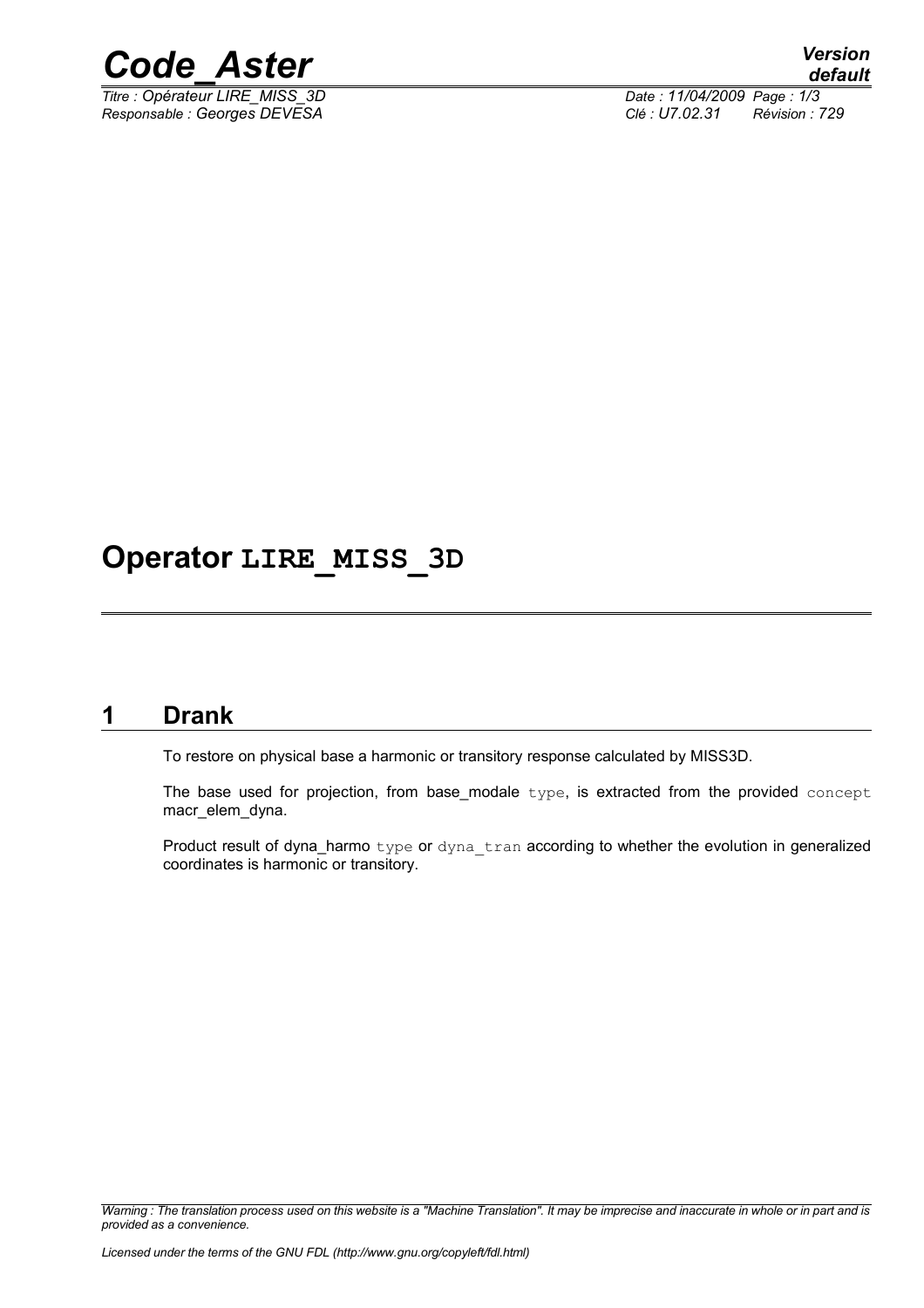# *Code\_Aster Version*

*Titre : Opérateur LIRE\_MISS\_3D Date : 11/04/2009 Page : 2/3 Responsable : Georges DEVESA Clé : U7.02.31 Révision : 729*

*default*

# **2 Syntax**

```
evol [*] = LIRE MISS 3D (
```

```
♦ MACR_ELEM_DYNA =macro_dyna ,
[macr_elem_dyna]
                           \begin{array}{ccc}\n\text{TYPE} & \text{RESU} & = & \text{``TRANS''}\n\end{array},\n\begin{array}{ccc}\n\text{^{[1]}} & \text{^{[2]}} \\
\text{^{[2]}} & \text{^{[3]}} \\
\text{^{[4]}} & \text{^{[5]}} \\
\text{^{[6]}} & \text{^{[6]}} \\
\text{^{[7]}} & \text{^{[8]}} \\
\text{^{[8]}} & \text{^{[8]}} \\
\text{^{[9]}} & \text{^{[9]}} \\
\text{^{[1]}} & \text{^{[1]}} \\
\text{^{[1]}}/ "HARMO",
                     ◊ UNITE=/unit , [I]
                                                                                                    [DEFAULT]
                     ◊NOM=nom , [kN]
                     ◊TITER=titer , [l_Kn]
                                      )
 F mype pecu = "mpanc" then [x]
```

|  |  | II TYPE RESU = ``TRANS'' then [*] = dyna tran  |  |  |  |
|--|--|------------------------------------------------|--|--|--|
|  |  | If TYPE RESU = "HARMO" then $[*]$ = dyna harmo |  |  |  |

*Warning : The translation process used on this website is a "Machine Translation". It may be imprecise and inaccurate in whole or in part and is provided as a convenience.*